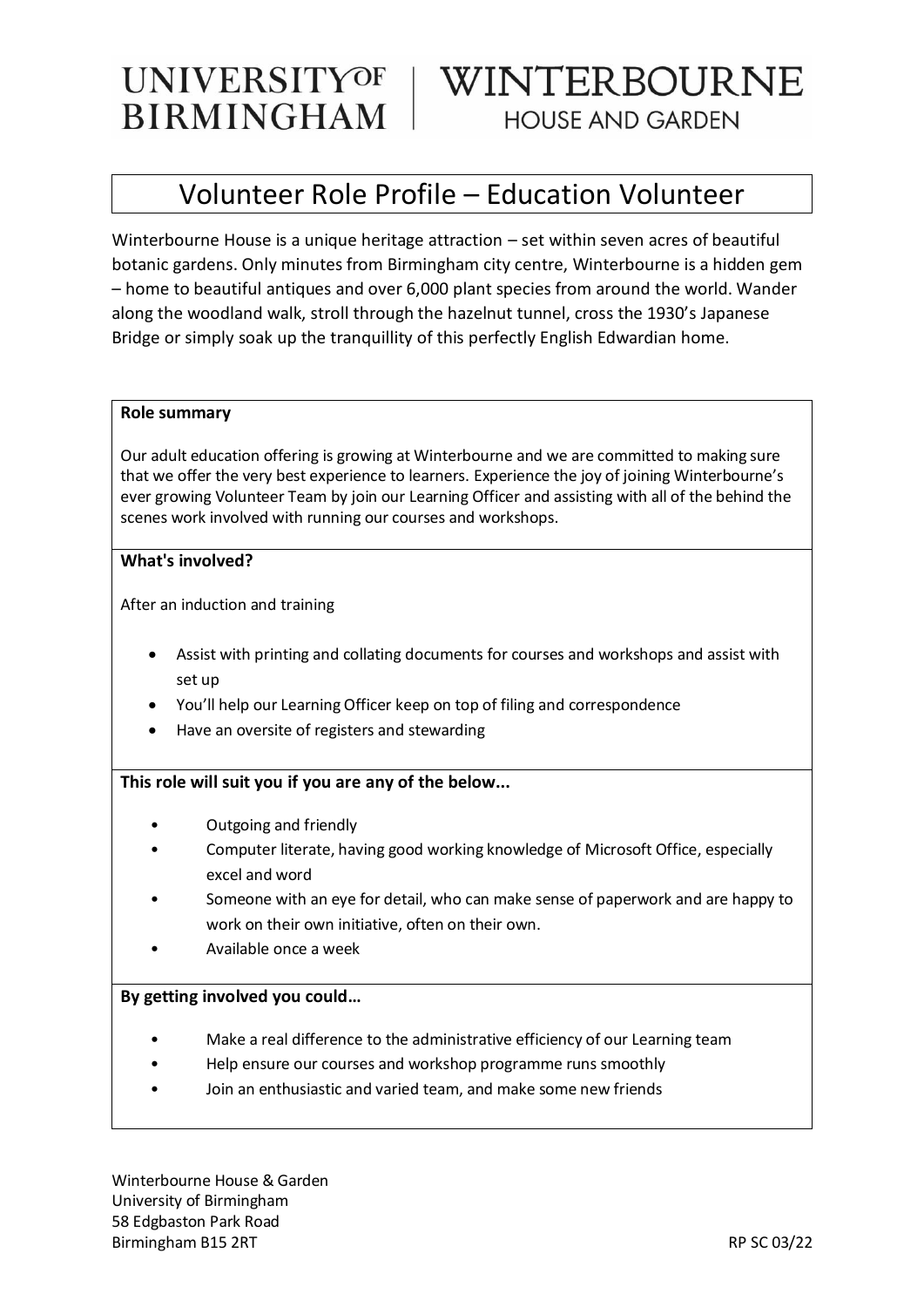# **UNIVERSITYOF BIRMINGHAM**

## WINTERBOURNE **HOUSE AND GARDEN**

## Volunteer Role Profile – Visitor Reception Volunteer

Winterbourne House is a unique heritage attraction – set within seven acres of beautiful botanic gardens. Only minutes from Birmingham city centre, Winterbourne is a hidden gem – home to beautiful antiques and over 6,000 plant species from around the world. Wander along the woodland walk, stroll through the hazelnut tunnel, cross the 1930's Japanese Bridge or simply soak up the tranquillity of this perfectly English Edwardian home.

#### **Role summary**

As a Welcome Volunteer you will be based at our Visitor Reception, ensuring that all our visitors get the warm greeting that sets them up for a fantastic time with us. Your great face to face communication skills will help ensure that Winterbourne maintains its excellent reputation for providing exceptional customer service.

#### **What's involved?**

After an induction and hands on training you will

- Provide a warm welcome and be the first point of interaction to our visitors
- Answer visitor queries in a helpful and approachable manner
- Conduct surveys to help us better understand our visitors
- Sell tickets, Membership and our popular Guidebook

#### **This role will suit you if you are any of the below...**

- Outgoing and friendly
- Confident in approaching people
- Organised and have a great eye for detail
- Keen to help each customer feel special
- Computer literate and comfortable with technology

#### **By getting involved you could…**

- Make a positive impact on the visitor experience at Winterbourne by using your customer service skills
- Help us to understand our visitors better to inform our future plans and visitor offer
- Develop your skills and gain experience in a customer facing role
- Join an enthusiastic and varied team, and make new friends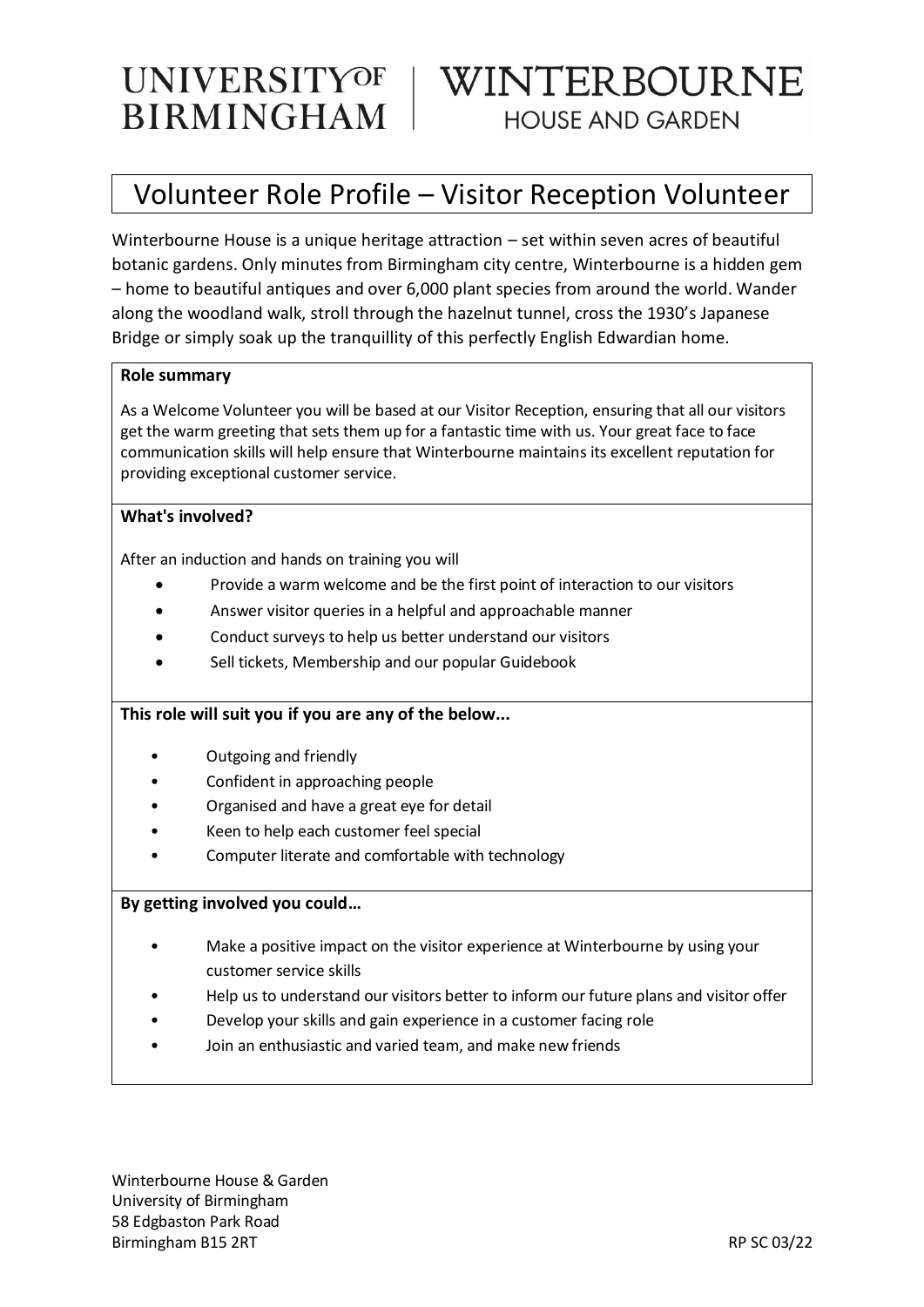# UNIVERSITYOF **BIRMINGHAM**

## WINTERBOURNE **HOUSE AND GARDEN**

## Volunteer Role Profile – Floristry Volunteer

Winterbourne House is a unique heritage attraction – set within seven acres of beautiful botanic gardens. Only minutes from Birmingham city centre, Winterbourne is a hidden gem – home to beautiful antiques and over 6,000 plant species from around the world. Wander along the woodland walk, stroll through the hazelnut tunnel, cross the 1930's Japanese Bridge or simply soak up the tranquillity of this perfectly English Edwardian home.

#### **Role summary**

Experience the joy of creating beautiful flower arrangements using the Winterbourne Garden as your inspiration.

#### **What's involved?**

After an induction and training

- You'll be able to create small, beautiful flower displays to decorate the house and tearoom
- You'll be able to identify suitable flowers and foliage for cutting from the garden to suit our vision
- You'll have the opportunity to create new floral displays for special events

#### **This role will suit you if you are any of the below...**

- Outgoing and friendly
- Someone who is experienced in floristry in either a personal or employed capacity
- Someone who has great attention to detail
- Available twice a week for a minimum of 2.5 hours

#### **By getting involved you could…**

- Make a positive impact on the visitor experience at Winterbourne by adding new things for them to see
- See your creations on display across the site
- Join an enthusiastic and varied team, and make new friends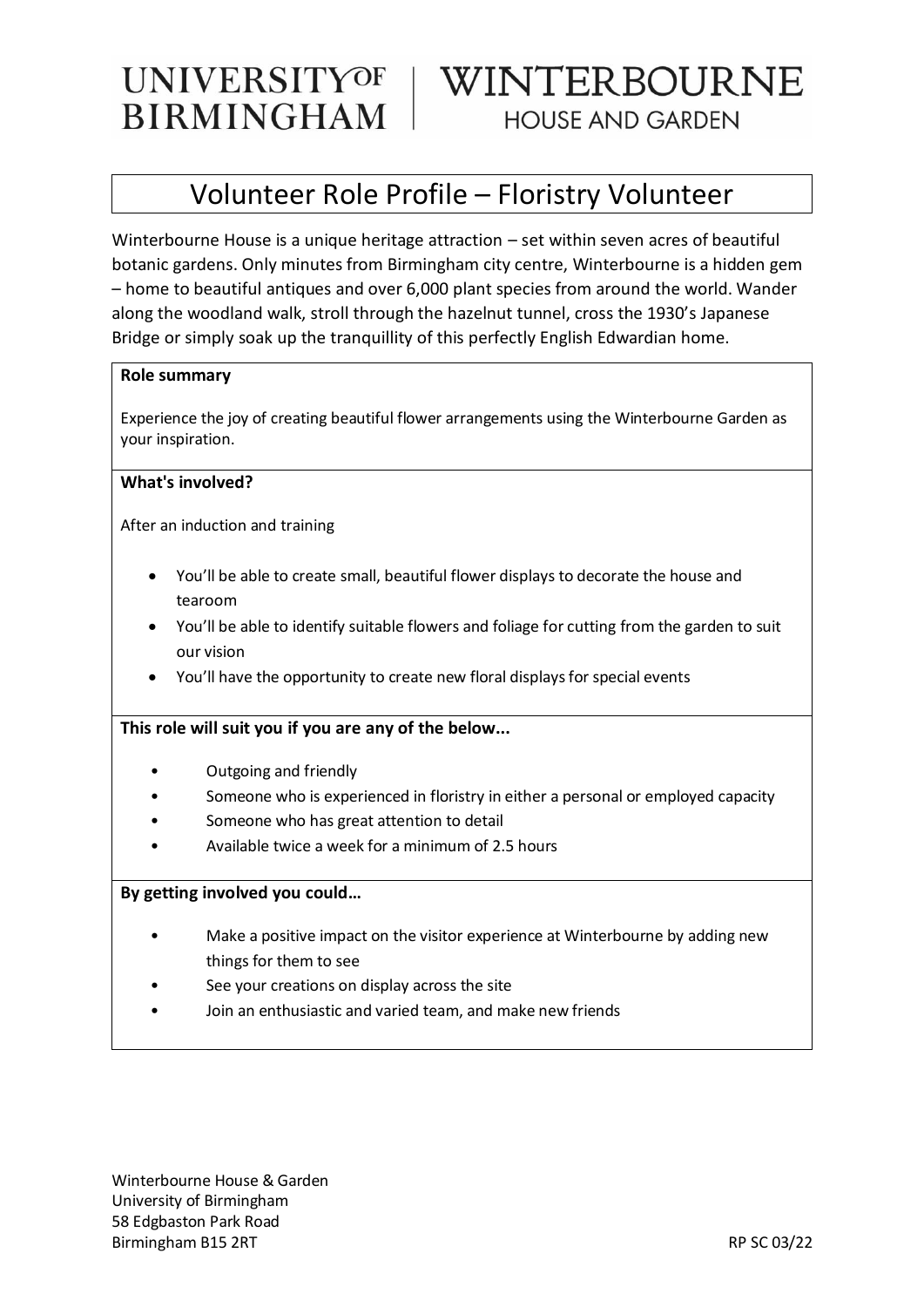# UNIVERSITYOF **BIRMINGHAM**

## WINTERBOURNE **HOUSE AND GARDEN**

### Volunteer Role Profile – Printing Press Volunteer

Winterbourne House is a unique heritage attraction – set within seven acres of beautiful botanic gardens. Only minutes from Birmingham city centre, Winterbourne is a hidden gem – home to beautiful antiques and over 6,000 plant species from around the world. Wander along the woodland walk, stroll through the hazelnut tunnel, cross the 1930's Japanese Bridge or simply soak up the tranquillity of this perfectly English Edwardian home.

#### **Role summary**

Experience the joy of operating Winterbourne's antique printing presses and engaging our visitors about their history and the story of print.

#### **What's involved?**

After an induction and hands on training

- You'll be able to talk confidently to visitors about the press and its history
- You'll be able to operate hand operated presses.
- Print stock for the gift shop including gift bags and greeting cards
- Assist with sorting, cleaning and collating print type, machines and associated items.

#### **This role will suit you if you are any of the below...**

- Outgoing and friendly
- Someone who is experienced in craft, art and or print techniques in either a personal or employed capacity
- Interested in social and or industrial history
- Someone who has great attention to detail
- Available once a week for a minimum of 2.5 hours

#### **By getting involved you could…**

- Make a positive impact on the visitor experience at Winterbourne by using your customer service skills and newly found knowledge of the Winterbourne Press
- See your creations for sale in our shop, helping to finance our work
- Develop your understanding of Health and Safety
- Join an enthusiastic and varied team, and make new friends

Winterbourne House & Garden University of Birmingham 58 Edgbaston Park Road Birmingham B15 2RT RP SC 03/22